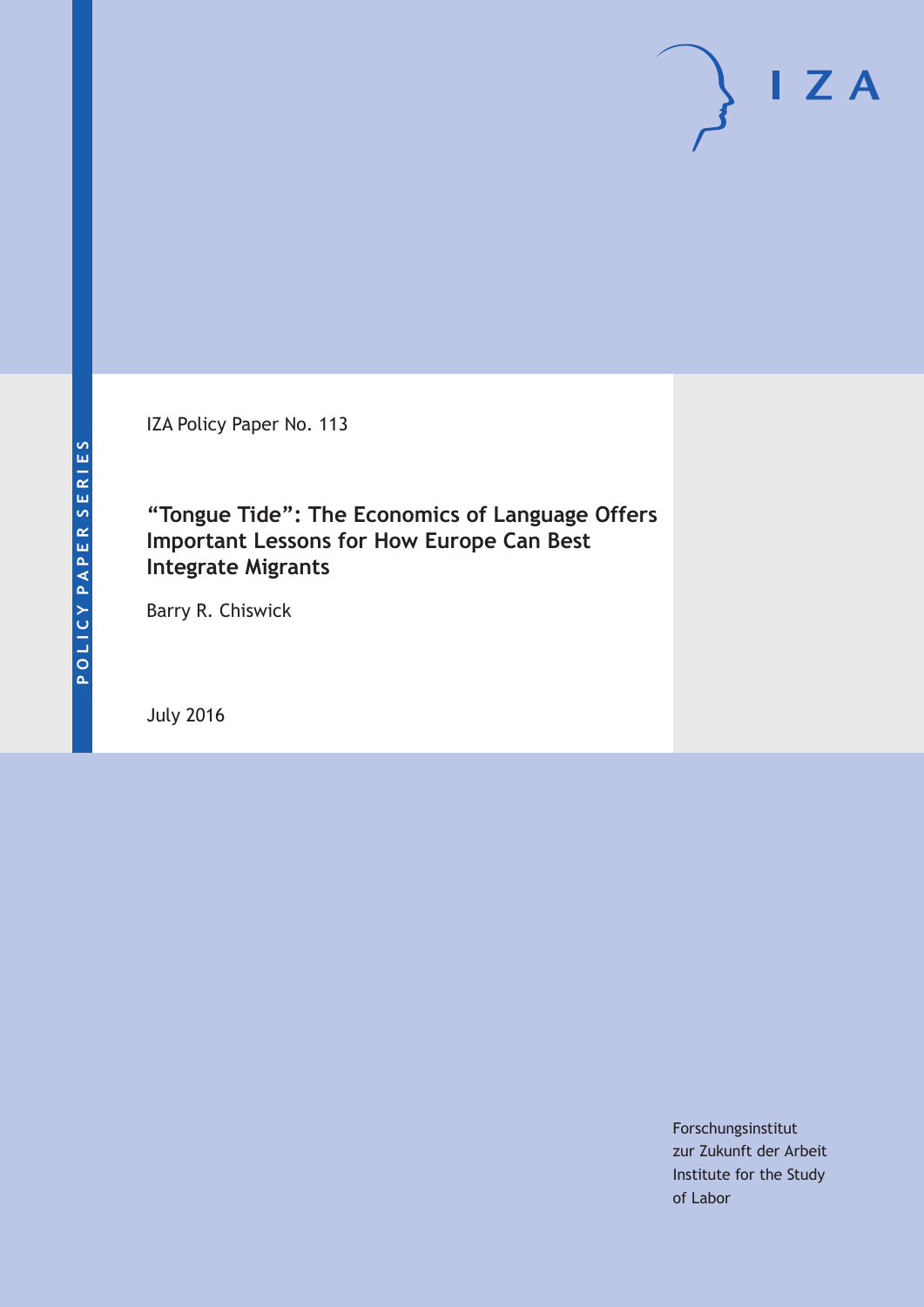# **"Tongue Tide": The Economics of Language Offers Important Lessons for How Europe Can Best Integrate Migrants**

**Barry R. Chiswick** 

*George Washington University and IZA* 

Policy Paper No. 113 July 2016

IZA

P.O. Box 7240 53072 Bonn Germany

Phone: +49-228-3894-0 Fax: +49-228-3894-180 E-mail: iza@iza.org

The IZA Policy Paper Series publishes work by IZA staff and network members with immediate relevance for policymakers. Any opinions and views on policy expressed are those of the author(s). IZA takes no institutional policy positions. The IZA research network is committed to the IZA Guiding Principles of Research Integrity.

The Institute for the Study of Labor (IZA) in Bonn is a local and virtual international research center and a place of communication between science, politics and business. IZA is an independent nonprofit organization supported by Deutsche Post Foundation.

The papers often represent preliminary work and are circulated to encourage discussion. Citation of such a paper should account for its provisional character. A revised version may be available directly from the corresponding author.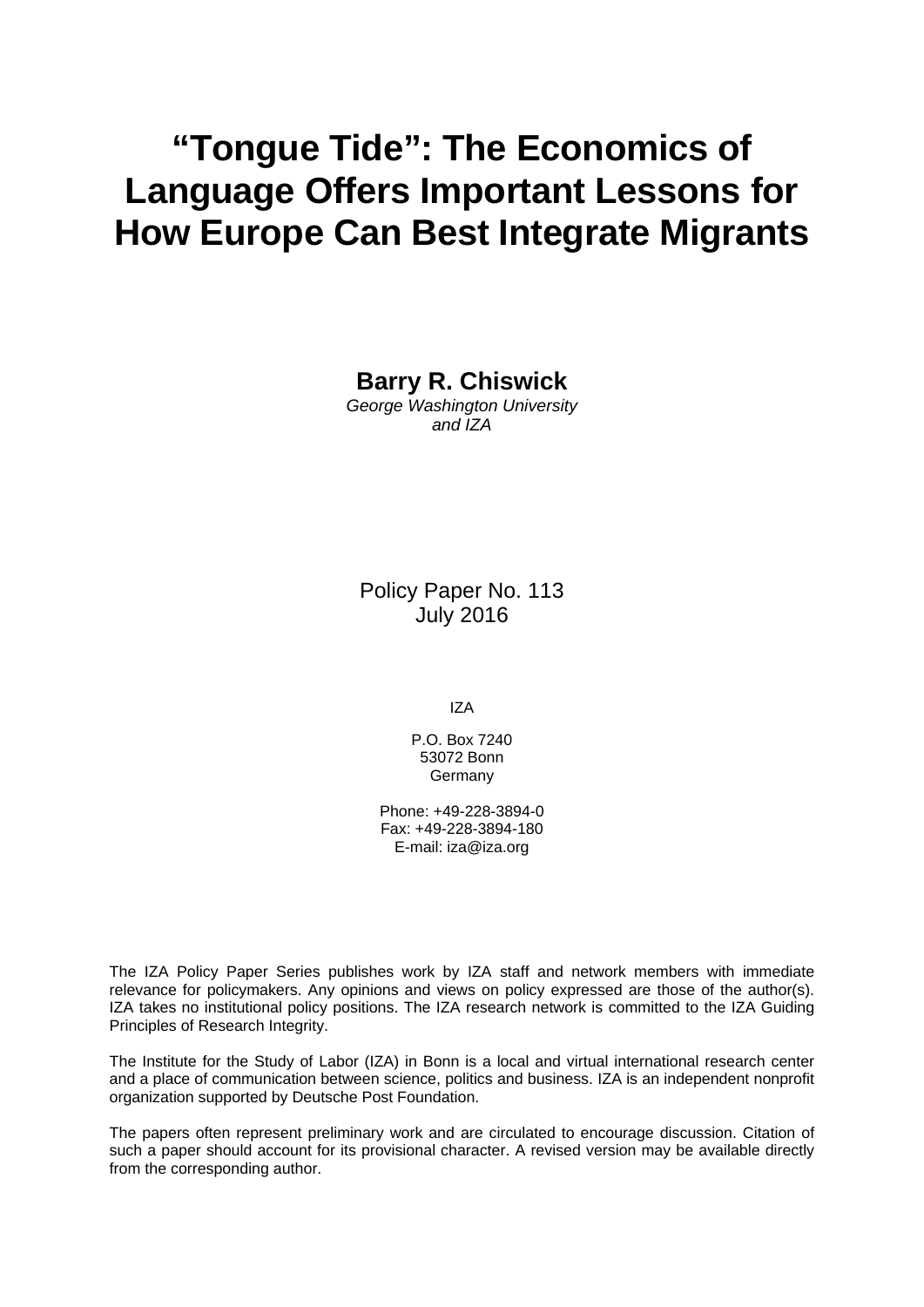IZA Policy Paper No. 113 July 2016

## **ABSTRACT**

## **"Tongue Tide": The Economics of Language Offers Important Lessons for How Europe Can Best Integrate Migrants**

This policy analysis discusses issues regarding the migration to Europe of large numbers of immigrants and refugees who, on arrival, do not know their host country's language. It reviews problems of economic integration into the labor market, the consequences of the formation of immigrant enclaves divorced from the host country labor market, and considers public policies to facilitate their linguistic and economic integration.

JEL Classification: F22, J15, J24, J31, J61

Keywords: immigrants, refugees, language, enclaves, Europe, discrimination

Corresponding author:

Barry R. Chiswick Department of Economics George Washington University 2115 G Street, NW Monroe Hall 340 Washington, DC 20052 USA E-mail: brchis@uic.edu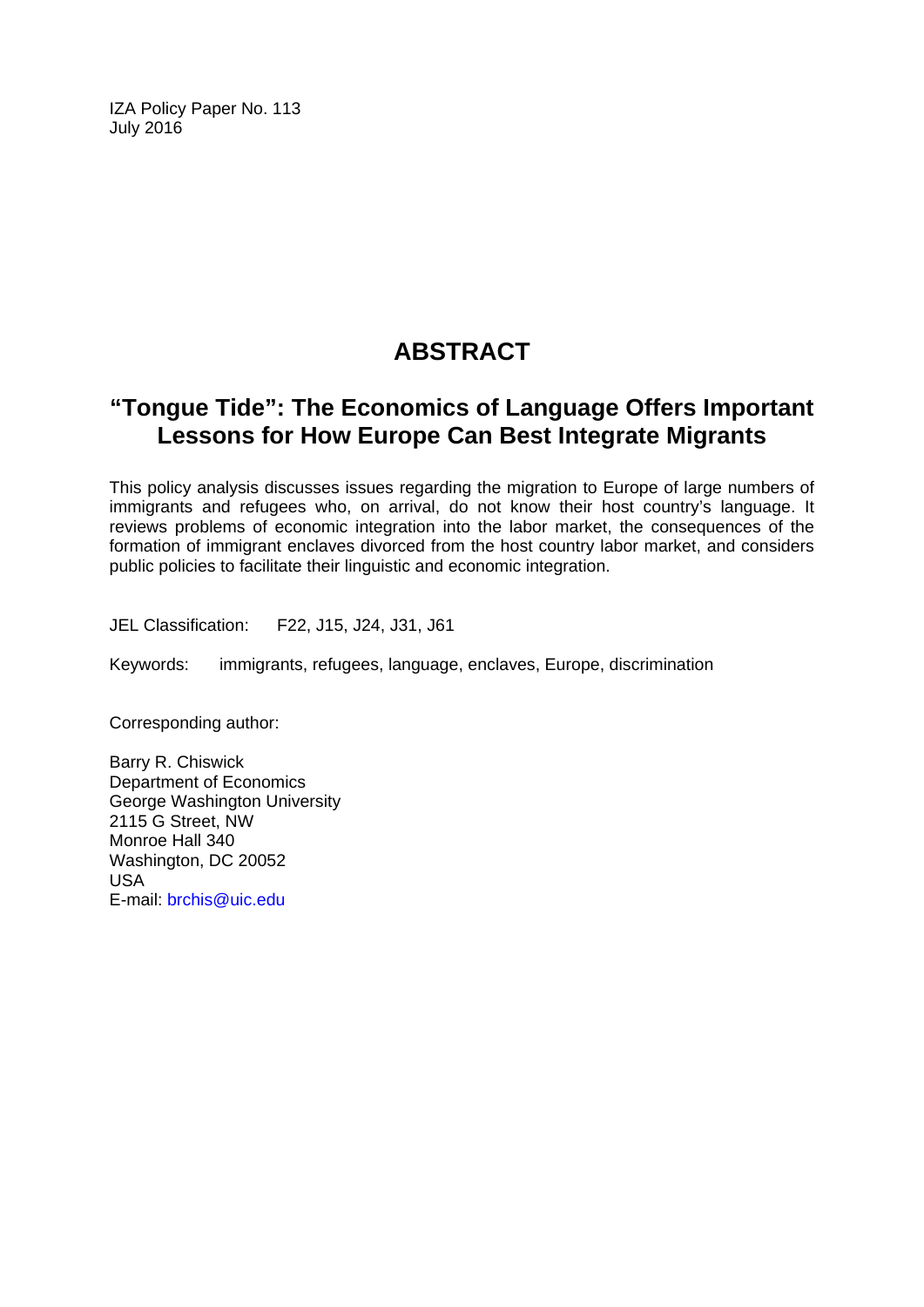### "Tongue Tide" :The economics of language offers important lessons for how Europe can best integrate migrants

Barry R. Chiswick<sup>1</sup>

European countries admitted more than a million migrants from North Africa and the Middle East, primarily from the conflicts in Syria and Iraq, in 2015. Some are refugees fleeing civil war, discrimination, and chaotic situations. Others are economic migrants seeking better opportunities. The vast majority of both types of predominantly Arabic speakers will settle permanently in Europe, where Arabic is not the dominant language but where substantial enclaves of Arabic speakers live. Although some of these immigrants will become proficient in their host country's language, many will not.

The recent surge in international migration has focused attention on the economics of language: the determinants and consequences—including prospects for employment and earning potential—of migrants' proficiency in their host country's language. The economic success of migrants depends heavily on how well and quickly they learn the language of their new country.

Theoretical and empirical research, both my own and by colleagues in the field, has benefited from the relatively recent release of large microdata sets in the major immigrantreceiving countries, which identify immigrants, their original language, and their proficiency in

 $\overline{a}$ 

<sup>&</sup>lt;sup>1</sup> Barry Chiswick is a professor in the Department of Economics and Elliott School of International Affairs at The George Washington University and Research Fellow at the IZA— Institute for the Study of Labor, Bonn.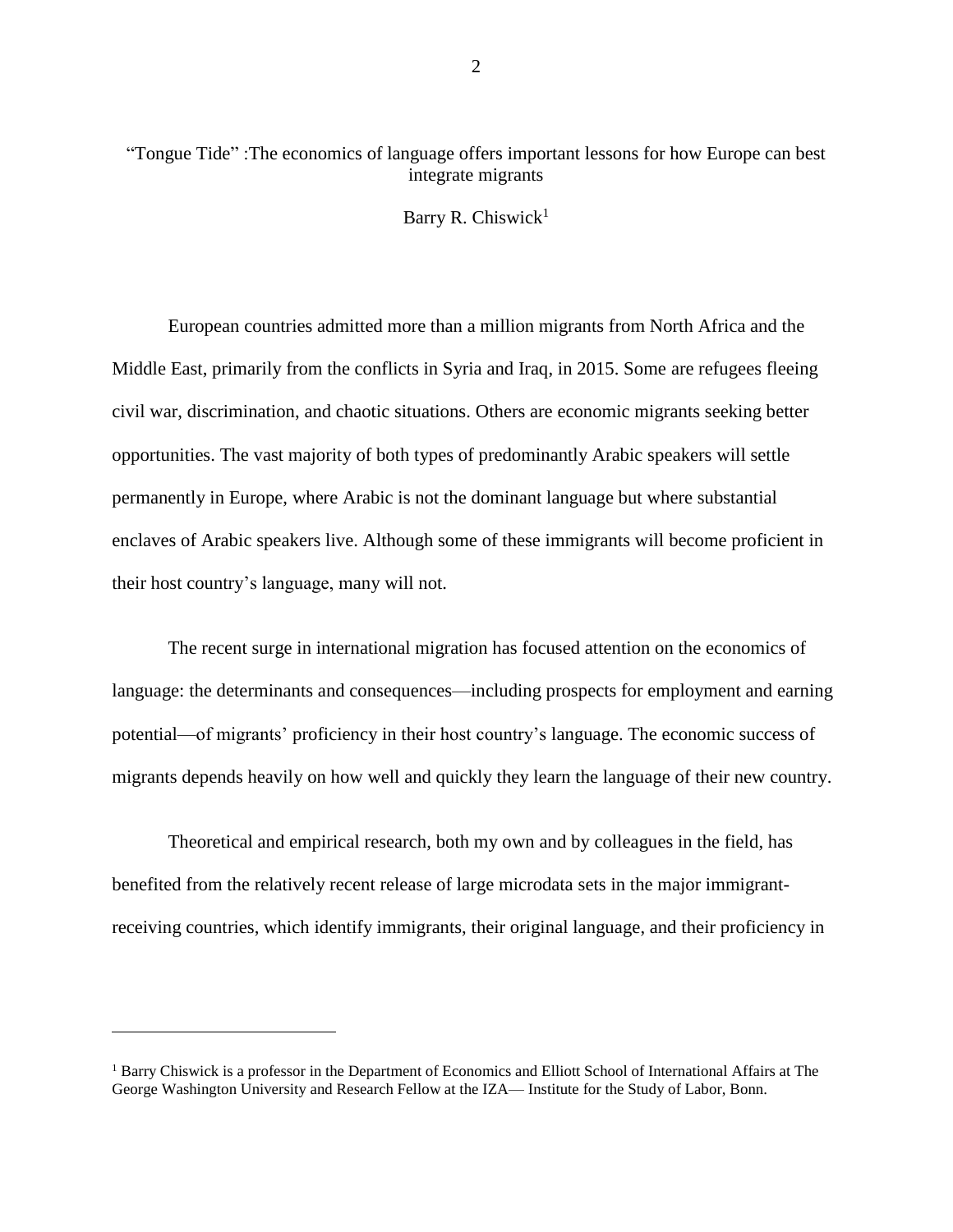the host country's main language, along with other relevant social, demographic, and economic characteristics. 2

#### **Picking it up**

 $\overline{a}$ 

Language proficiency is a form of human capital, just like other skills acquired in school or on the job. It is an economic good that is useful professionally, personally, and socially and is acquired at a cost to individuals—in the case of children, to parents or caregivers—of time and financial outlay. Although the effects vary somewhat across countries, immigrants who are more proficient in the host country language are more likely to be employed, when employed earn more, are more likely to become citizens, and have a higher propensity to marry someone born outside of their country of origin or ethnic group.

Research on the determinants of immigrants' proficiency in the host country language conducted for several migrant-receiving countries, including Australia, Canada, Germany, Israel, the United Kingdom, and the United States—has focused on the "four E's": exposure, enclaves, efficiency, and economic incentives.

*Exposure* to the host language can occur before or after migration. People may learn a language before migrating through formal or informal language training programs or via media and Internet exposure. Exposure after migration might also include formal or informal language

<sup>2</sup> This article is based on Chiswick, Barry R. and Paul W. Miller, eds., *The Economics of Language: International Analyses* (London:Routledge, 2007), and Chiswick & Miller, "International Migration and the Economics of Language" in Chiswick, Barry R. and Paul W. Miller, eds., *Handbook of the Economics of International Migration, Vol. 1A, The Immigrants* (Amsterdam: Elsevier, 2015).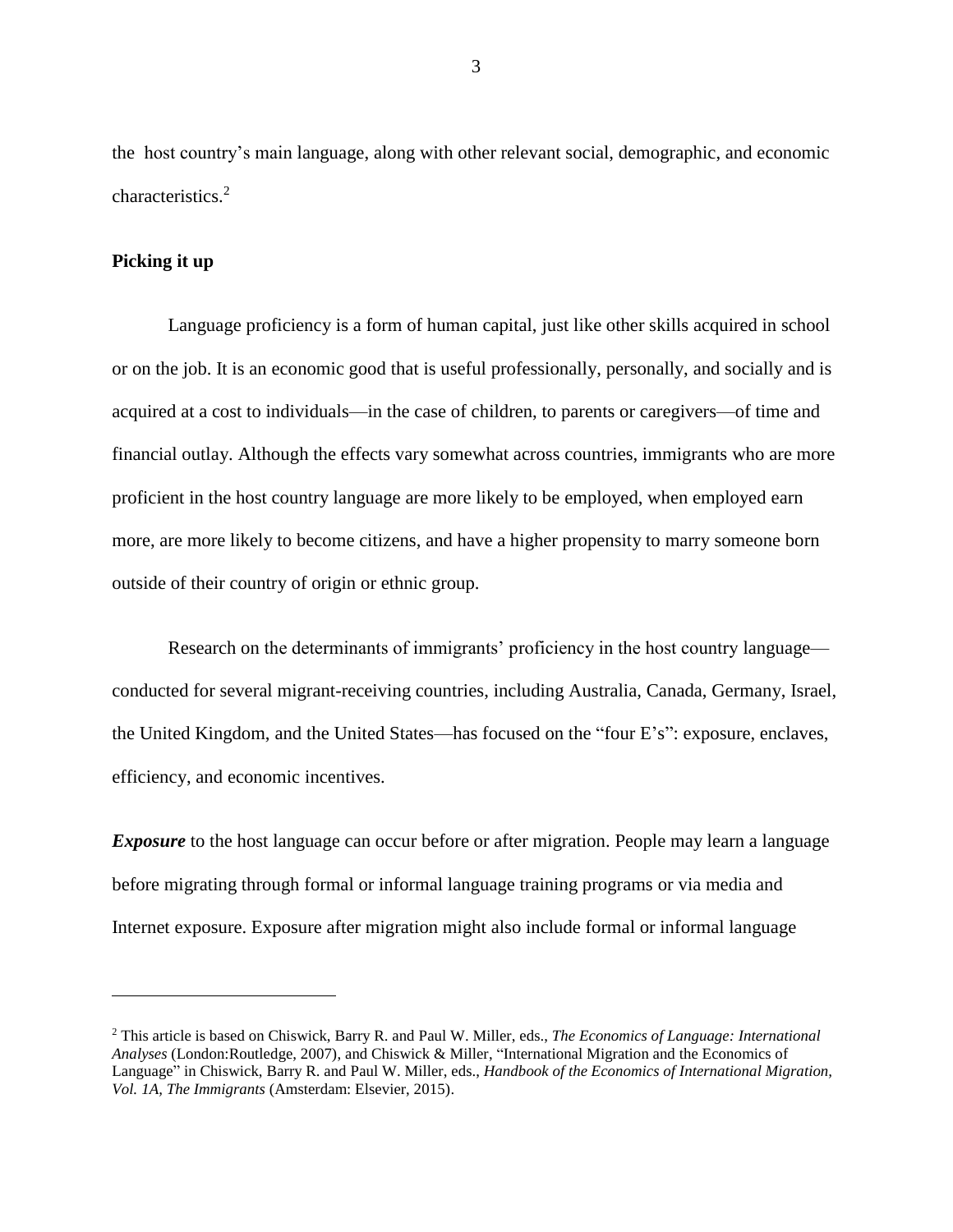training programs, but learning by living, typically measured by how long a person has lived in a new country, is the most effective method of language acquisition. An interrupted stay, perhaps from migrating to and fro (by sojourners or so-called birds of passage, who return home with their savings every year or so), or the expectation of only a temporary migration dulls the incentive to acquire proficiency. Mexican migrants in the United States, for example, tend to be less proficient in English than similar migrants, in part because they are more likely to migrate to and fro.

*Enclaves*: Living and working within an ethnic enclave and associating with people who speak their language eases the transition for newly arrived immigrants but comes at a cost. Linguistic, networking, and other adjustments to the new country take longer. What may be a benefit in the short run can become a disadvantage over time.

Language is often closely connected to cultural preferences or ethnic goods consumed primarily by members of an ethnic community and seldom by others. These include ethnic foods (halal meats, for example) and clothing (saris). Language binds those who belong to ethnic houses of worship, social clubs, friendship networks, and marriage markets. Living among others with a similar linguistic background and a demand for similar ethnic goods lowers the cost of living and encourages the emergence of ethnic communities or enclaves. For immigrants from India, for example, the cost in terms of money or time of buying a sari or of attending a Hindu temple is lower the more competition there is among providers, the greater the number and variety of choices, and the closer they are to where the individual lives. Yet ethnic enclaves often suffer disadvantages in housing, sanitation, and security due to limited host government spending.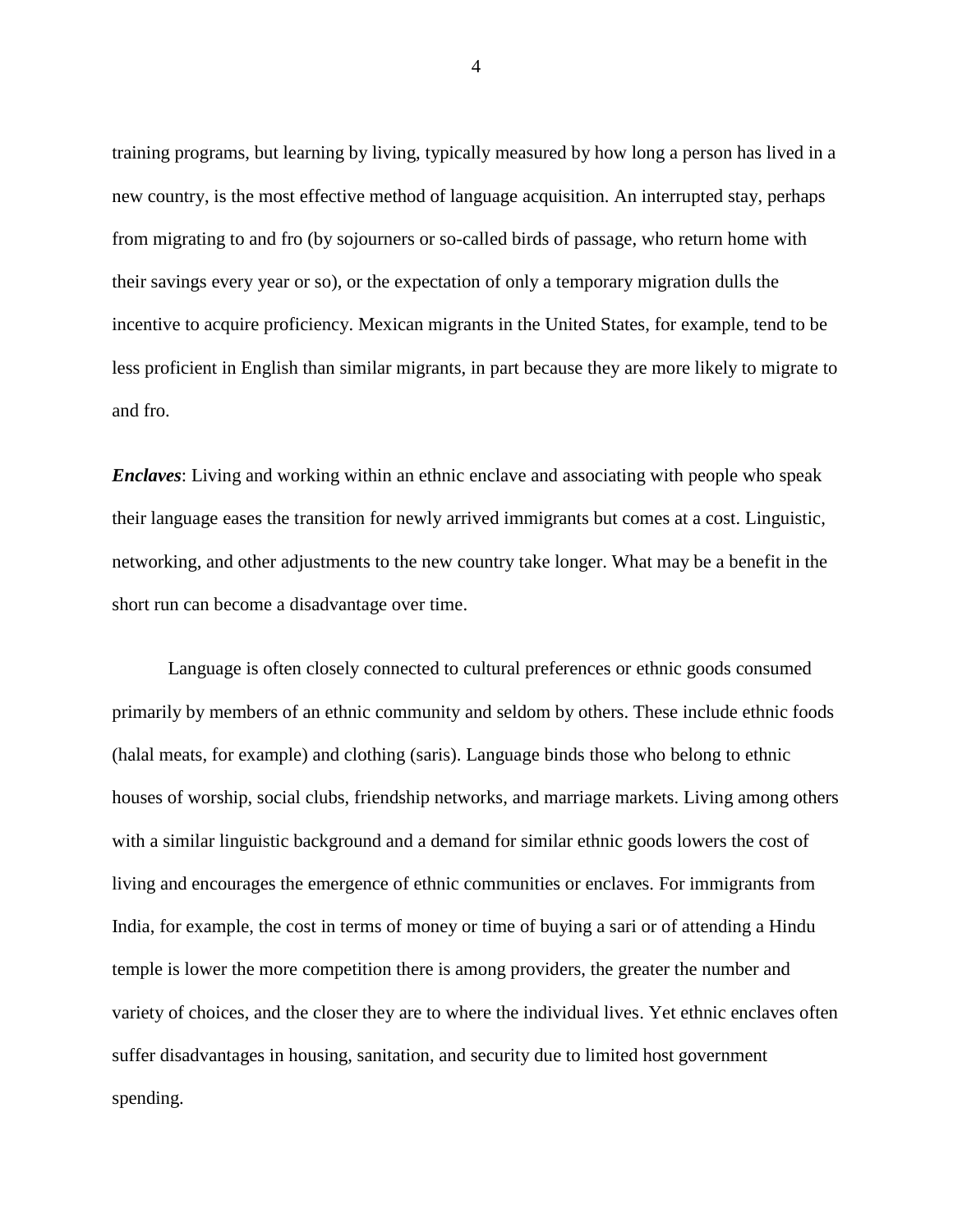The emergence of such enclaves among immigrants depends not only on the *number* of migrants relative to the native population and their geographic concentration, but also on how *diverse* their languages are. A linguistically homogenous migrant inflow is more likely to generate a linguistic enclave than a similarly sized stream of migrants speaking a variety of languages. And living and working in a linguistic enclave is easier if the migrant's language is spoken by many in the destination. It is much easier to avoid or minimize contact with the destination language if neighbors and colleagues speak the new migrant's language and if media, social contacts, and job networks are available in that language as well. For example, a newly arrived migrant Basque speaker in Germany would find few people to communicate with in Basque, but a newly arrived migrant Turkish speaker would find a large, well-established community of Turkish speakers.

*Efficiency* is the ability to convert exposure to a new language into greater proficiency. Age is a primary determinant of efficiency. Young migrants can acquire host country language skills more quickly and precisely than older migrants. Education increases efficiency in acquiring new languages, as it does with other skills. Another efficiency factor is linguistic proximity or linguistic distance – how close the person's original language or mother tongue is to the destination language.<sup>3</sup> For example, Italian is linguistically closer than Chinese to French, so Italian immigrants to France have an easier time than Chinese immigrants learning French.

 $\overline{a}$ 

<sup>&</sup>lt;sup>3</sup> For an analysis of alternative measures of linguistic distance, see Victor Ginsburgh and Shlomo Weber, "Linguistic Distances and Ethnolinguistic Fractionalization" in Victor Ginsburgh and Shlomo Weber, eds., *The Palgrave Handbook of Economics and Language* (London: Palgrave Macmillan, 2016), pp.137-173.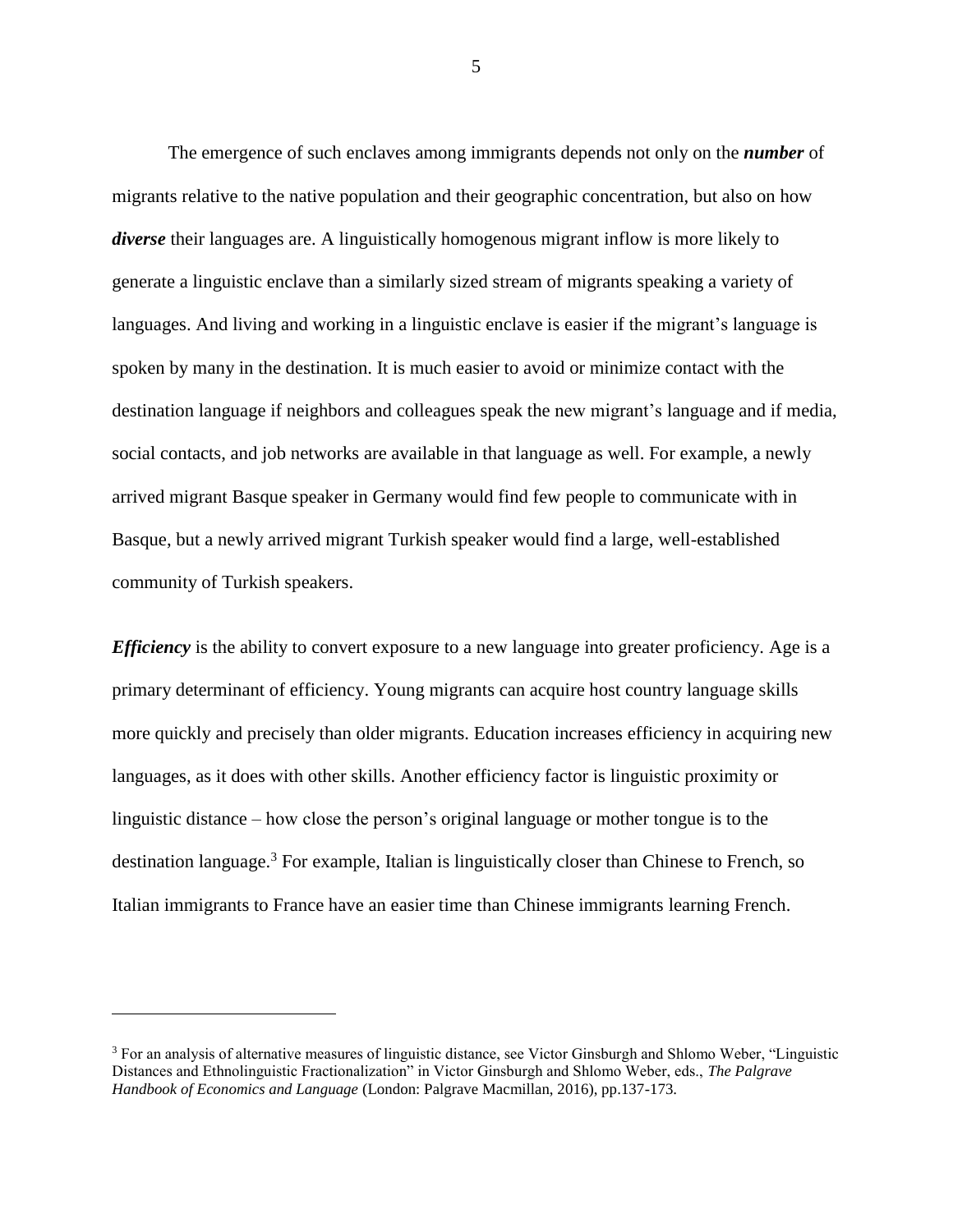*Economic incentives* are the final important factor affecting whether or how quickly a migrant becomes proficient in the host country language. The economic incentives to learn a language are stronger if a person expects a long and uninterrupted stay. Tourists and sojourners are less motivated than permanent immigrants to learn the destination language. The benefits from learning the destination language also vary by skill or schooling level. More highly skilled people tend to work in jobs that require destination language proficiency, but this is less important for those in many low-skill jobs. Immigrant engineers and technicians generally need a degree of proficiency in the destination language for their skills to be productive, but janitors and porters may not.

#### **First-generation problem**

Fortunately, limited proficiency in the host country language is primarily a firstgeneration-immigrant problem. The use of the heritage language tends to disappear in successive generations, for better or for worse. Attending school and exposure to media in the host language, and playing with other children who don't speak the heritage language hasten both the acquisition of the new language and the loss of the heritage language by the second or third generation. The disadvantage is that this decreases ties to a person's heritage and relatives who did not migrate.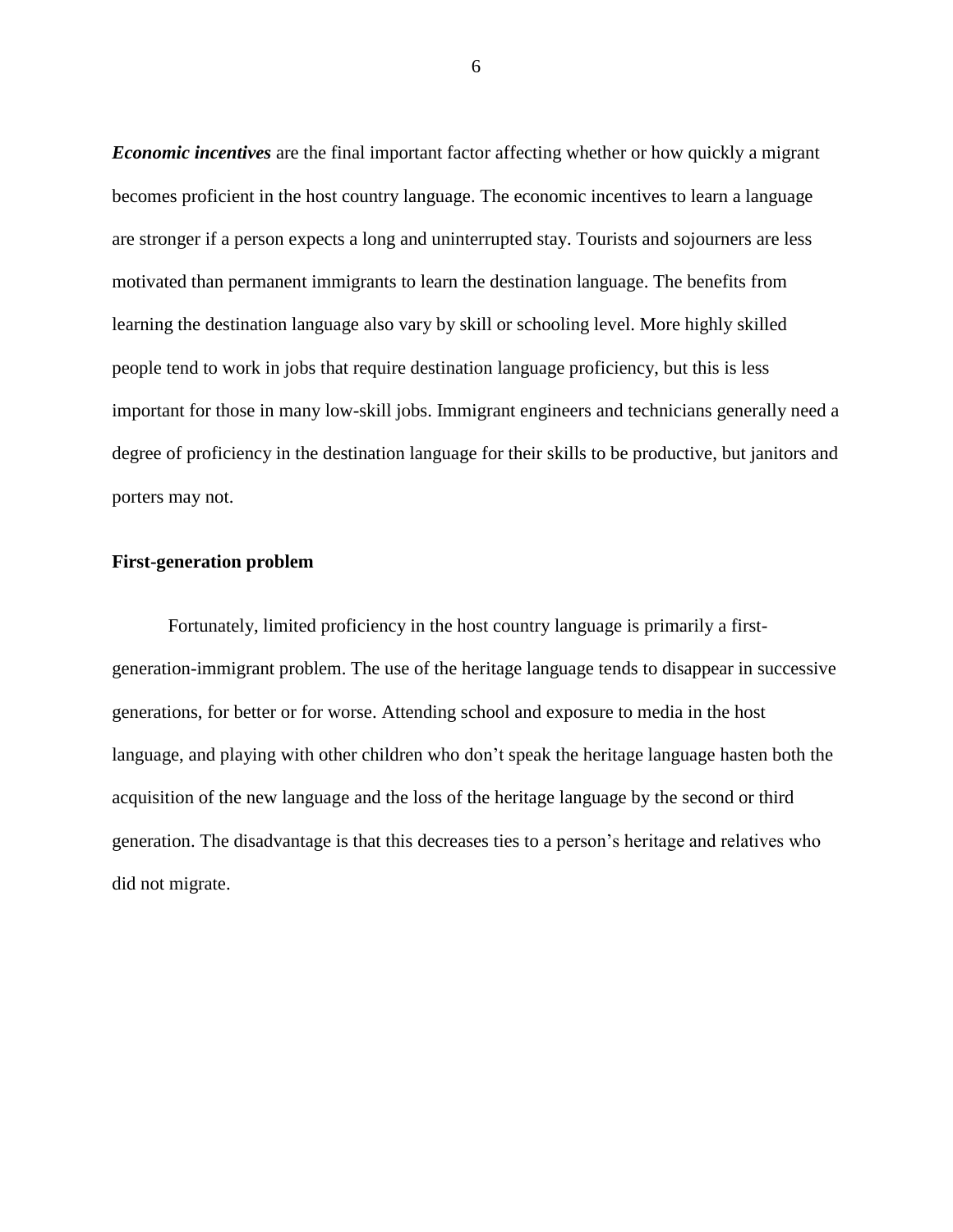The children and grandchildren of immigrants can become fully proficient in the host country language while maintaining the heritage language.<sup>4</sup> This is more likely if they grow up among family members and neighbors who speak the heritage language, if print and electronic media are available in that language, and if they stay in touch with relatives left behind. When children born in the new country live in enclaves, whether defined by geography or language, heritage languages tend to persist longer. The downside is that these speakers often have lower earnings than monolingual English speakers. This has been found, for example, in the United States for those speaking Yiddish, Pennsylvania Dutch, and Native American languages as their second language in addition to English.<sup>5</sup> Languages closely associated with the practice of a religious minority tend to persist longer in the destination country, even among second- and subsequent-generation descendants whose mother tongue is that of the host country.

#### **The worth of a language**

 $\overline{a}$ 

How important is it for labor market success to learn the language of the host country? The short answer is it matters a lot. The probability of being employed—and their earnings when employed—increases with migrants' proficiency in the host country language, along with how

<sup>4</sup> Chiswick, Barry R. and Marina Gindelsky, "Determinants of Bilingualism Among Children," *Review of Economics of the Household,* September 2016 (forthcoming).

<sup>5</sup> Adsera, Alicia and Mariola Pytlikova, "Language and Migration" in Victor Ginsburgh and Shlomo Weber, eds., *The Palgrave Handbook of Economics and Language* (London: Palgrave Macmillan, 2016), pp. 342-372.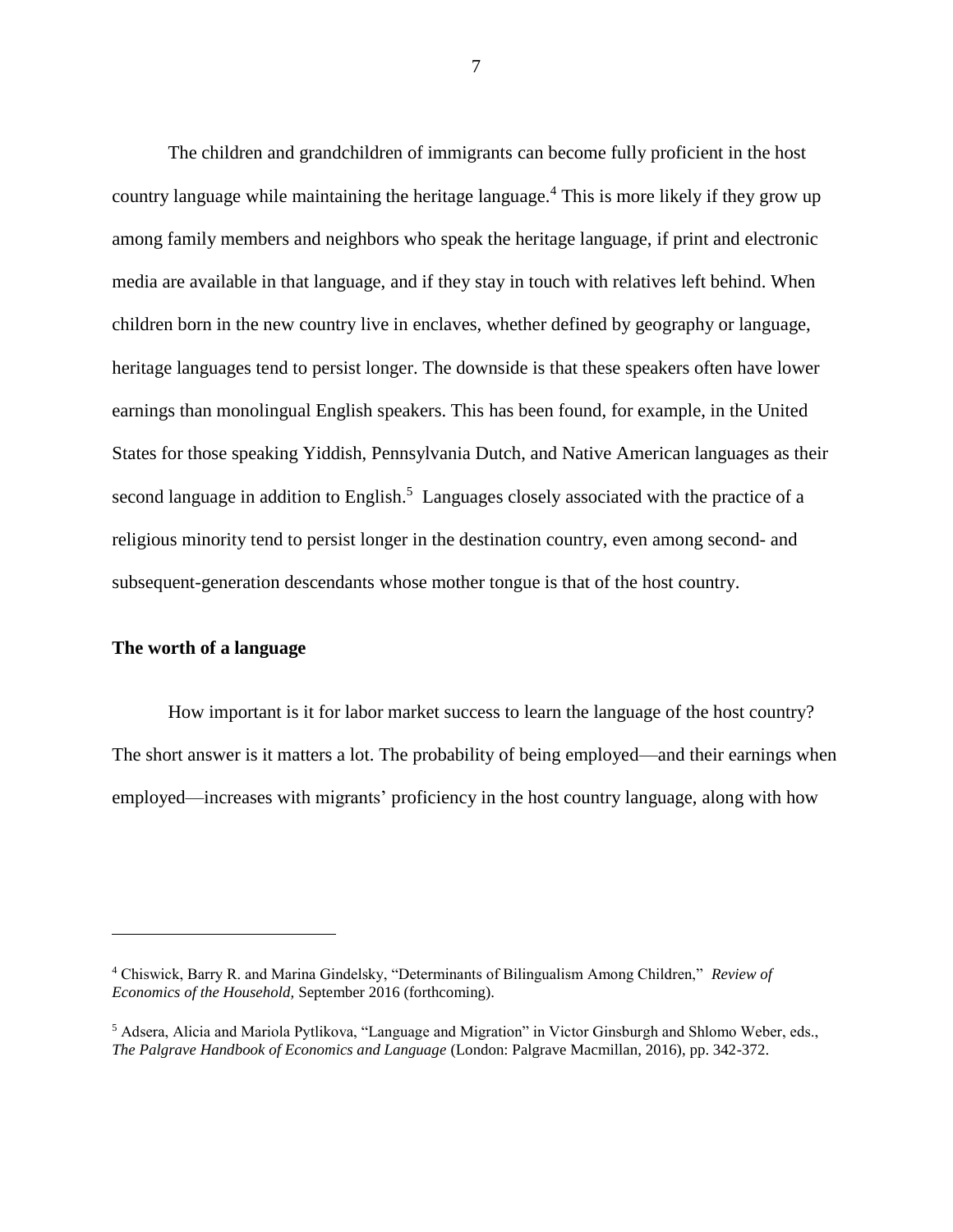long they have lived in the country and their level of schooling, among other things.<sup>6</sup> Proficiency's effect on earnings is estimated to equal about three additional years of schooling.

The more the skills—acquired in their country of origin—migrants bring with them match those needed for jobs in their new country, the higher their earnings. Earnings increase with length of time in the country, rapidly at first and then more slowly. This happens partly because migrants acquire credentials, networks, and experience relevant to their new labor market, but also because of improved language skills. Migrants might find employment in a linguistic enclave, but because there are fewer job opportunities their earnings tend to be much lower than in the general job market.

#### **Tools for change**

 $\overline{a}$ 

Public policy can influence a migrant population's language proficiency. It can do this by favoring the applications of immigrants who have already mastered the host country language, as in the case, for example, of English and French in Canada.

Policies that favor young adult and more highly educated immigrants, who are not geographically isolated in migrant enclaves but live among the general population, result in a more proficient and higher-earning immigrant population. Such policies have been successful in Australia and New Zealand. Policies that encourage permanent, rather than back-and-forth, migration—perhaps by encouraging immigration of entire families, by encouraging immigrants

<sup>6</sup> Chiswick, Barry R. and Paul W. Miller, "Does Bilingualism Among the Native Born Pay?" IZA Discussion Paper No. 4791, March 2016.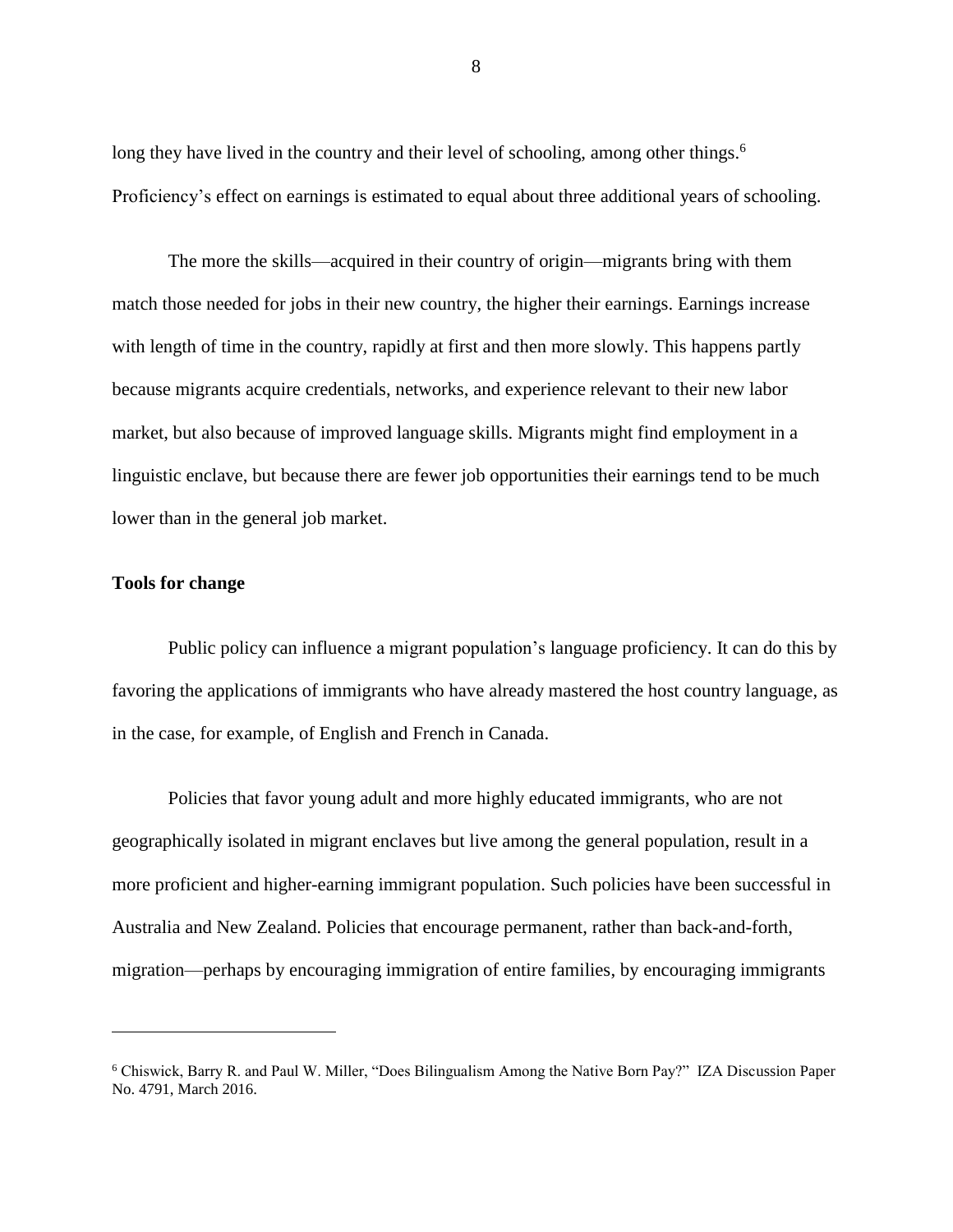to become citizens, or facilitating employment of the primary migrant's spouse—can enhance family income and discourage return migration.

Encouraging immigrant flows among migrants with exposure to the destination culture and language, such as residents of former colonies (as the United Kingdom has done), and with languages linguistically close to that of the destination also promotes average proficiency.

In refugee immigration flows, the destination country may have little say in the choice of migrants, but public policy can still influence their language skills. Postmigration provision of subsidized training in the destination language, emphasizing both speaking and literacy, naturally enhances the skills of new arrivals. The Israeli *ulpan* system of subsidized intensive study of Hebrew has been particularly successful. Such language training is voluntary, free of charge, and accompanied by stipends to support the enrollees and their families. It focuses on speaking and literacy skills for everyday living as well as employment-related skills and cultural acclimatization. The ulpan program is relatively expensive, but the payoff is large both for participants and for society as a whole.

#### **Lessons for Europe**

These policy recommendations are supported by numerous empirical studies for a variety of immigrant-receiving developed economies and have significant implications for the European countries accepting migrants today. The challenge to Europe is intensified by high unemployment rates and labor market restrictions.